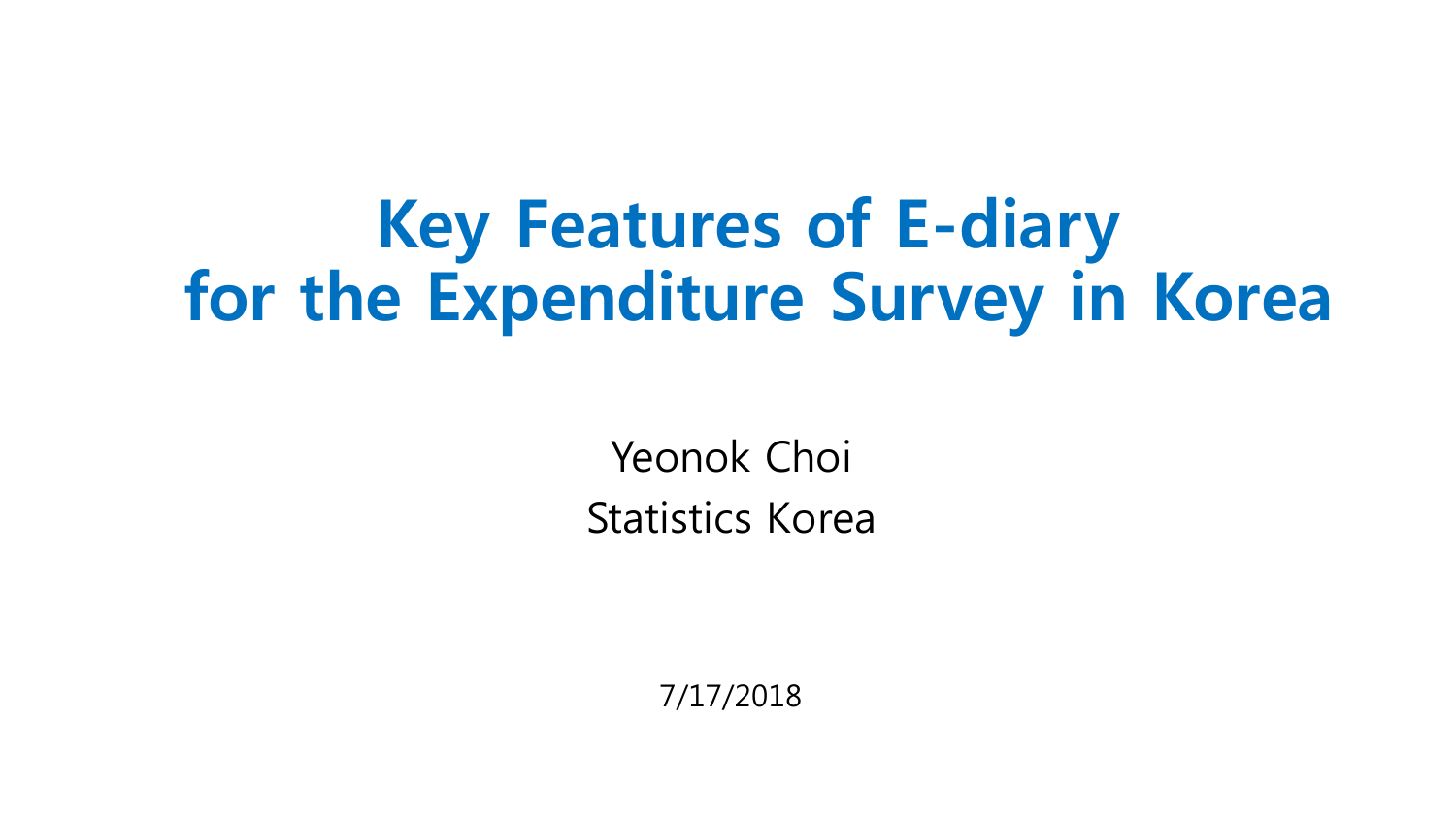## **Background of the E-diary**

 $\blacklozenge$  HIES (until 2016)

- Conducted monthly : keep a diary on a daily basis
- Quarterly release of data
- Diary-keeping method is used
- Sample Size : 8,700 households
- A sample was asked to keep the diary for 3 years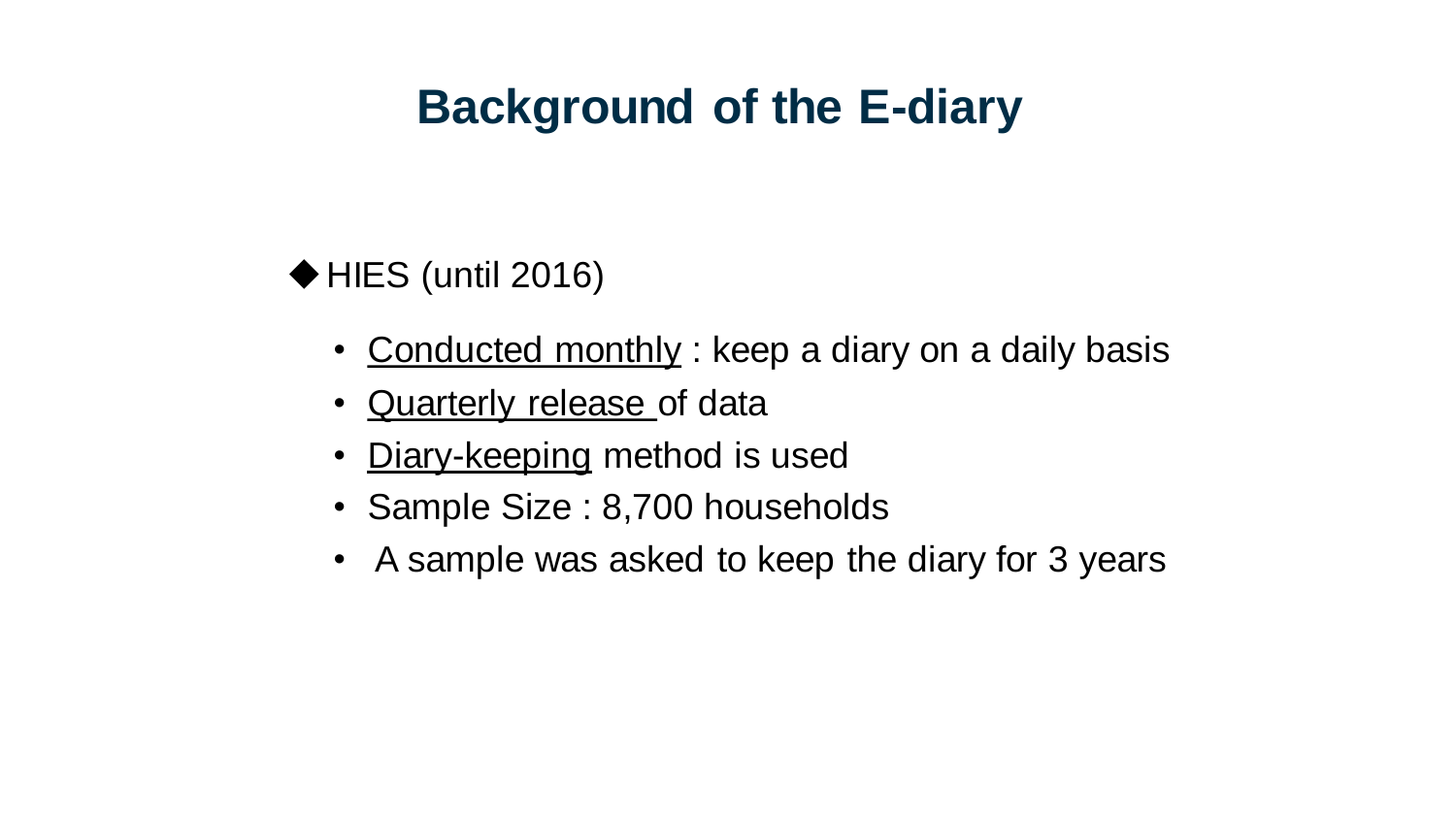## **Introduction of the E-diary**

- Developed the E-diary system in 2005
- Applied to the survey from 2006
- About 50% of the respondents used it in 2016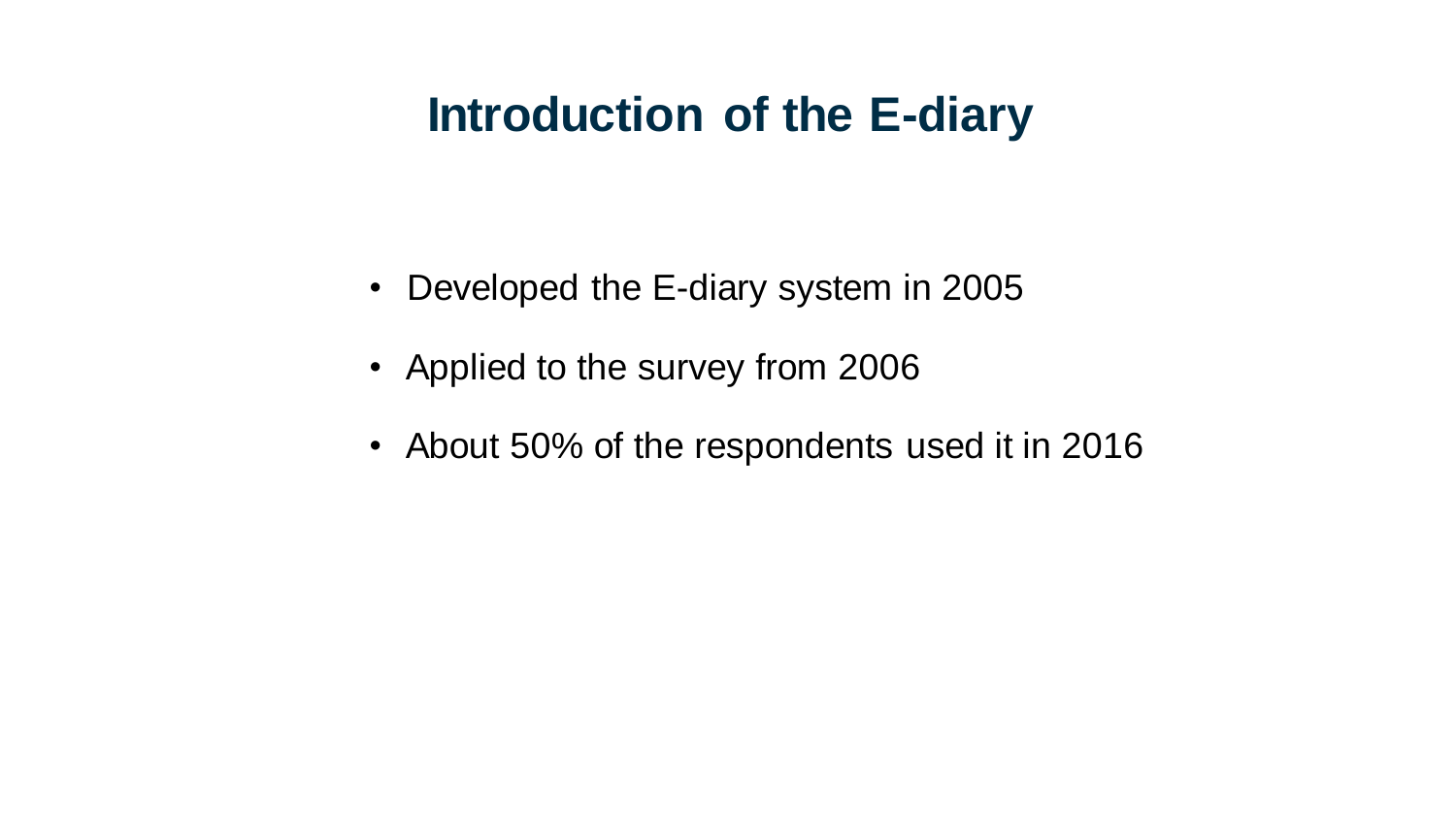## **Main features of E-diary**

#### **[1]** *Conducted on the computer and the Internet*

- **Download E-diary Program & update it on a daily basis**
- **Transfer the data to NSO DB online every month**
- $\checkmark$  Enumerators had reduced work to collect diaries



http://www.nso.go.kr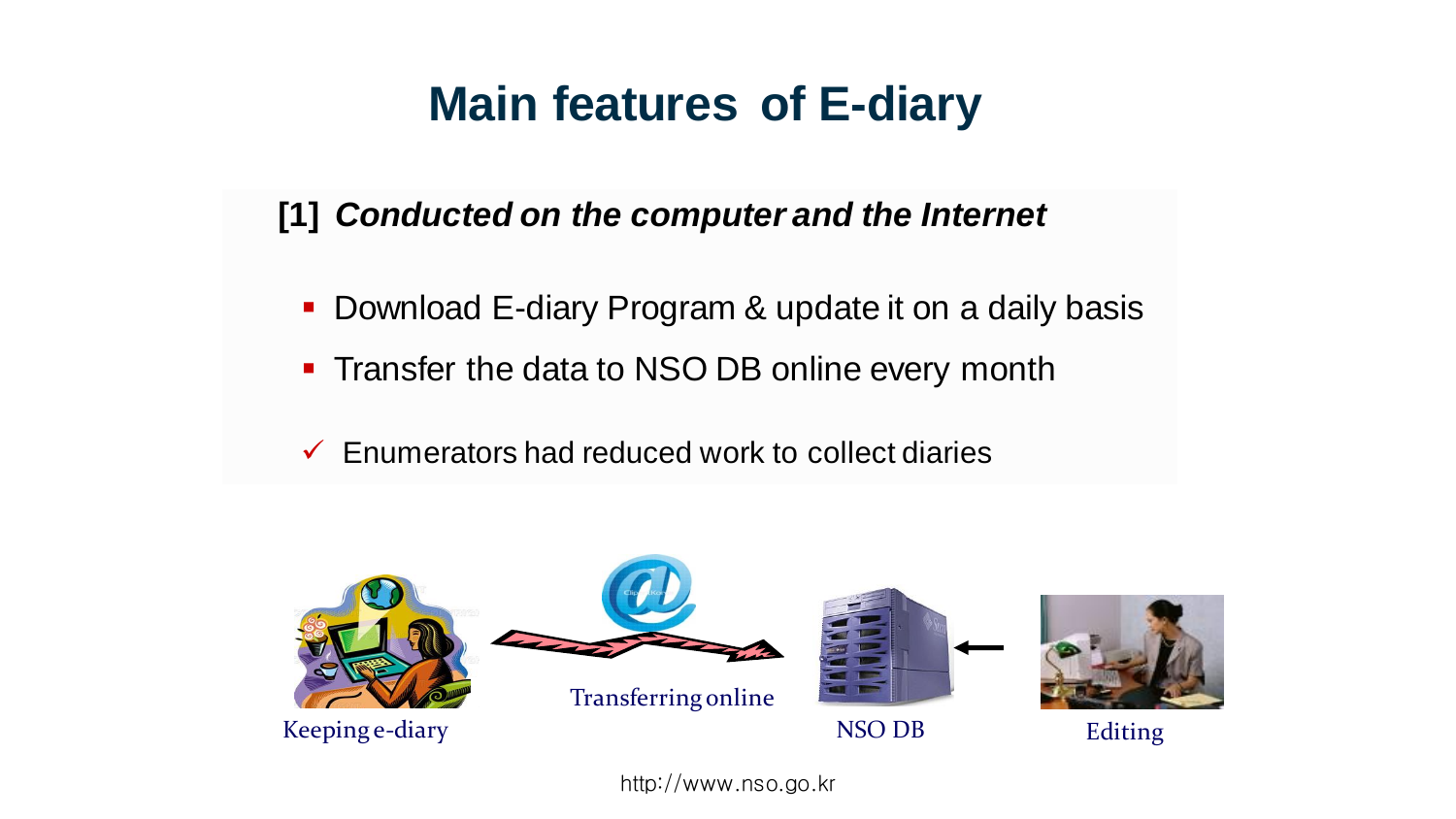## **Main features of E-diary(2)**

#### **[2]** *Screen import solution*

- Access bank or credit card accounts, import data to the respondent's diary
- $\checkmark$  Easy to update the diary
- $\checkmark$  Reduce missing data

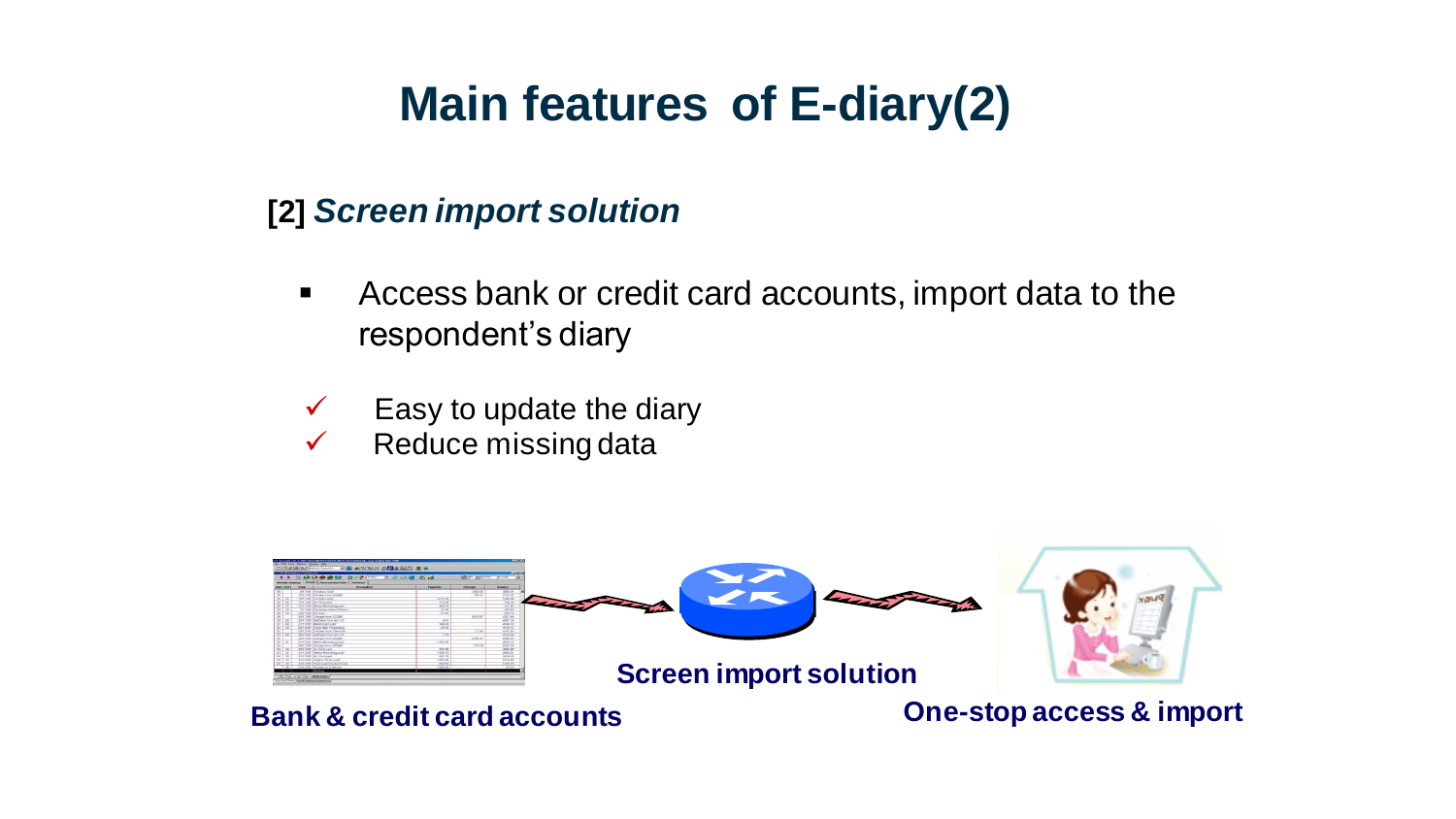## **Main features of E-diary(3)**

#### **[3]** *Code search engine*

- Data is classified by respondents using the code search engine
	- $\checkmark$  Reduces coding error
	- $\checkmark$  Saves time for enumerators

| $\overline{\mathsf{x}}$<br>항목검색 |                                                                                       |      |  |  |  |  |
|---------------------------------|---------------------------------------------------------------------------------------|------|--|--|--|--|
| 고등에                             | 확장검색                                                                                  | 검색   |  |  |  |  |
| 항목명                             | 내용                                                                                    | 검색항목 |  |  |  |  |
| 고등어(생물)                         | 고등어<br>간고등어, 절인 고등어! 간고등어                                                             |      |  |  |  |  |
| 절인 고등어                          | 간고등어,<br>절인 고등어                                                                       |      |  |  |  |  |
| 수산물통조람                          | 침치통조립(침치, 짜장침치, 카레침치 등 )<br>기타어류통조림(꽁치통조림, 고등어톻조림,정어리통조림 등 )<br>기타어개류통조림(골뱅이통조림 등 ) 등 |      |  |  |  |  |
|                                 |                                                                                       |      |  |  |  |  |
|                                 |                                                                                       |      |  |  |  |  |
|                                 |                                                                                       |      |  |  |  |  |
|                                 |                                                                                       |      |  |  |  |  |
|                                 | 확인                                                                                    | 취소   |  |  |  |  |

#### **Search box and result**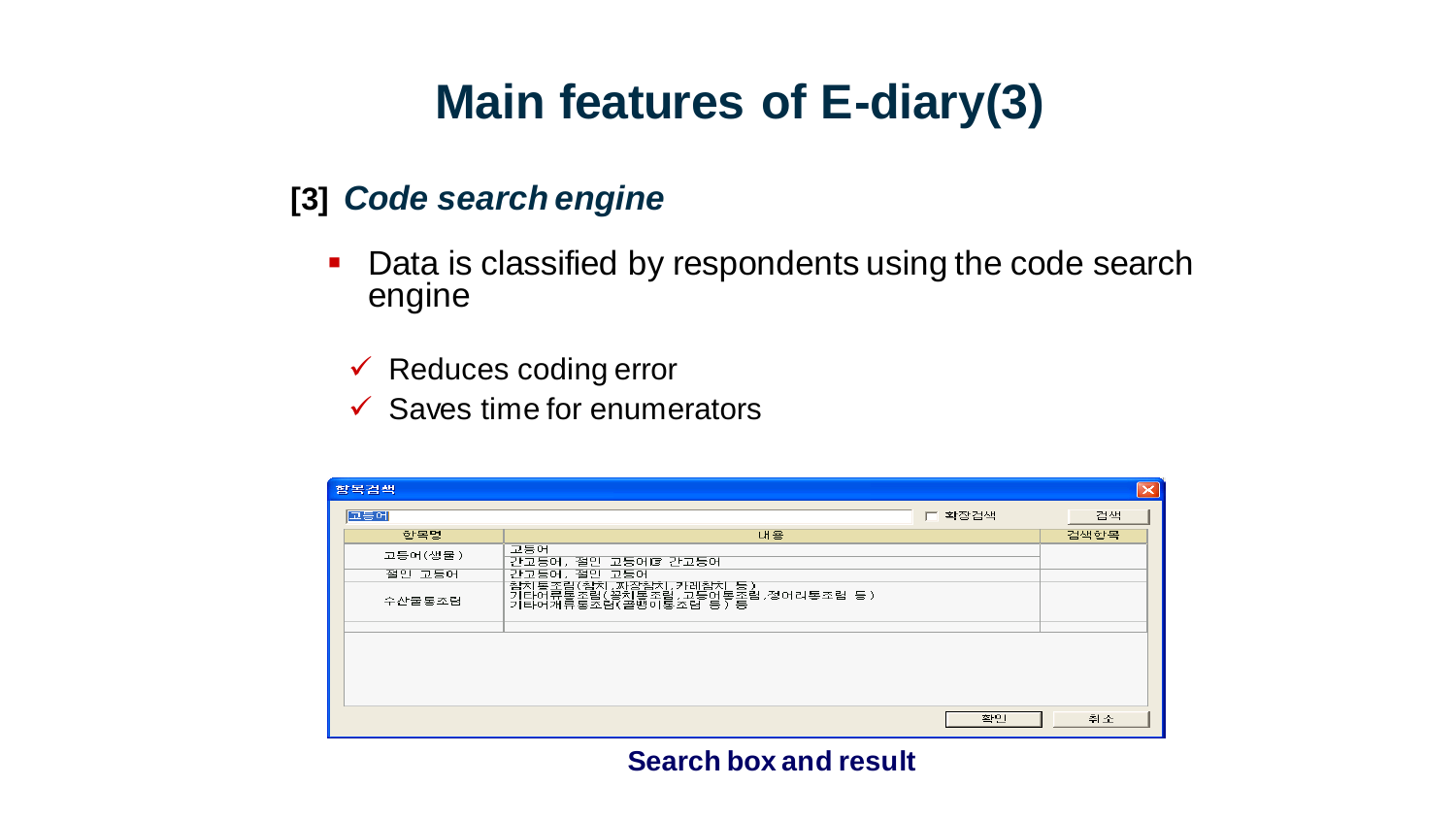## **Main features of E-diary(4)**

#### **[4]** *Automated editing system*

- **Editing system is applied to the E-diary**
- Data checking & correcting occurs when respondents enter the data
- $\checkmark$  Reduces response error & Saves time for enumerators

| 오류검사 |                                 |                             |                          |                          |              |  |
|------|---------------------------------|-----------------------------|--------------------------|--------------------------|--------------|--|
|      |                                 | 05월 오류검사 결과 [11]건           |                          |                          |              |  |
|      | 번<br>室                          | 내 용                         | 미 납                      | 해당없음                     | ∽            |  |
|      | $\Omega$                        | 근로자가구(법인경영자포함)일때 가구주 근로소득없음 | $\Box$                   | $\Box$                   |              |  |
|      | 9.                              | 자동차가 있는데 연료비 지출이 없군요        | $\Box$                   | $\Box$                   |              |  |
|      | 10                              | 아파트 관리비 지출이 없군요             | $\Box$                   | $\Box$                   |              |  |
|      | 13.                             | 상하수도료 지출이 없군요               | $\Box$                   | □                        |              |  |
|      | 14                              | 전기료지출이 없군요                  | $\Box$                   | $\Box$                   |              |  |
|      | 15.                             | 방송수신료 지출이 없군요               | $\Box$                   | $\Box$                   |              |  |
|      | 16.                             | 건강보험료 지출이 없군요               | $\Box$                   | $\Box$                   |              |  |
|      | 17                              | <u> 구마여구하나 기어구 지층히 연구호</u>  | $\overline{\phantom{0}}$ | $\overline{\phantom{0}}$ | $\checkmark$ |  |
|      | <u>ንጅ</u> FOT <sup></sup><br>취소 |                             |                          |                          |              |  |

**Response Error message**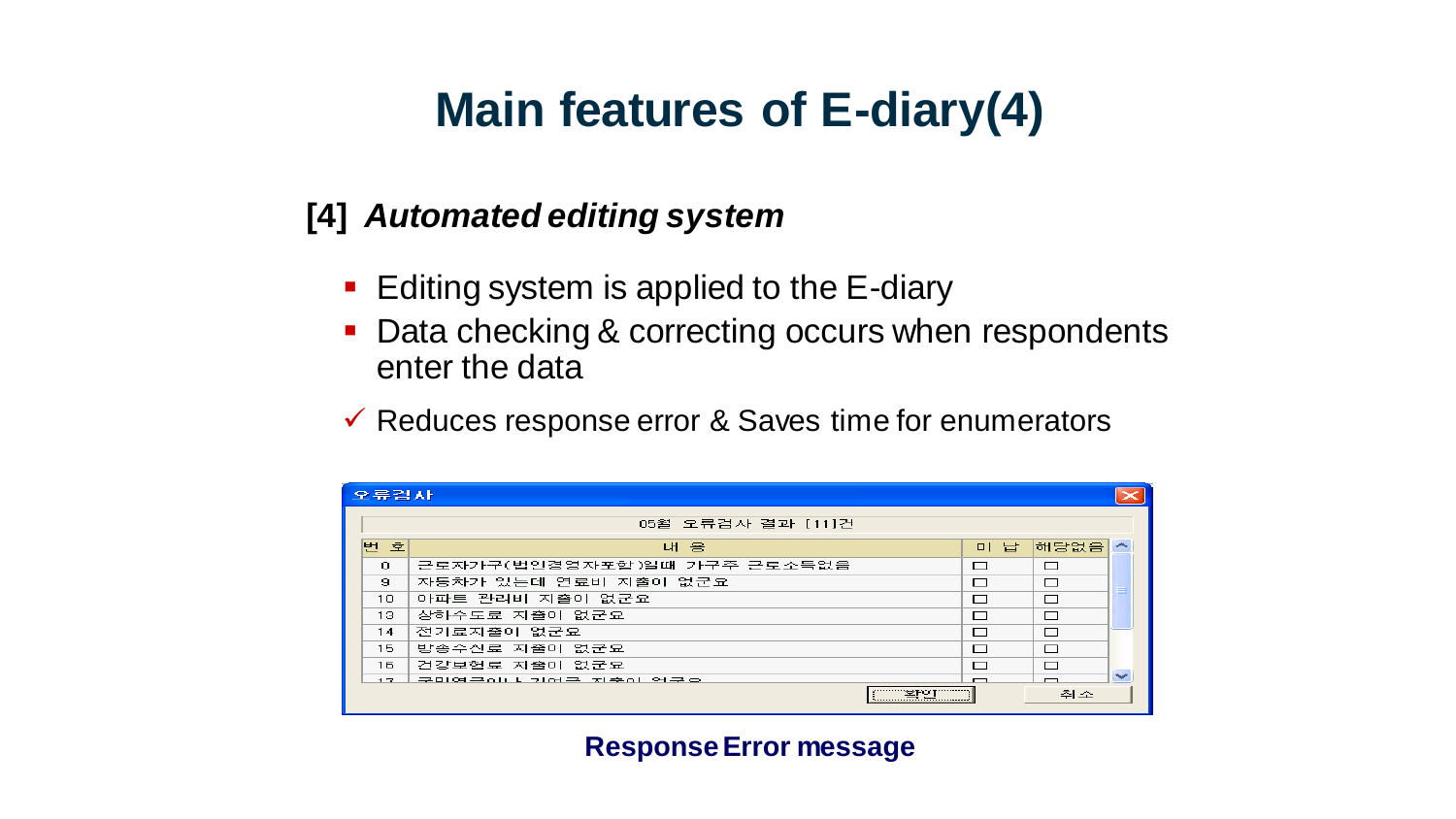## **Main features of E-diary(5)**

#### **[5]** *Diverse economic data for the respondents*

- Table & graphic analysis reports for the respondent households expenditures
- Sample households can assess the level, structure & trend of their own economic well-being







http://www.nso.go.kr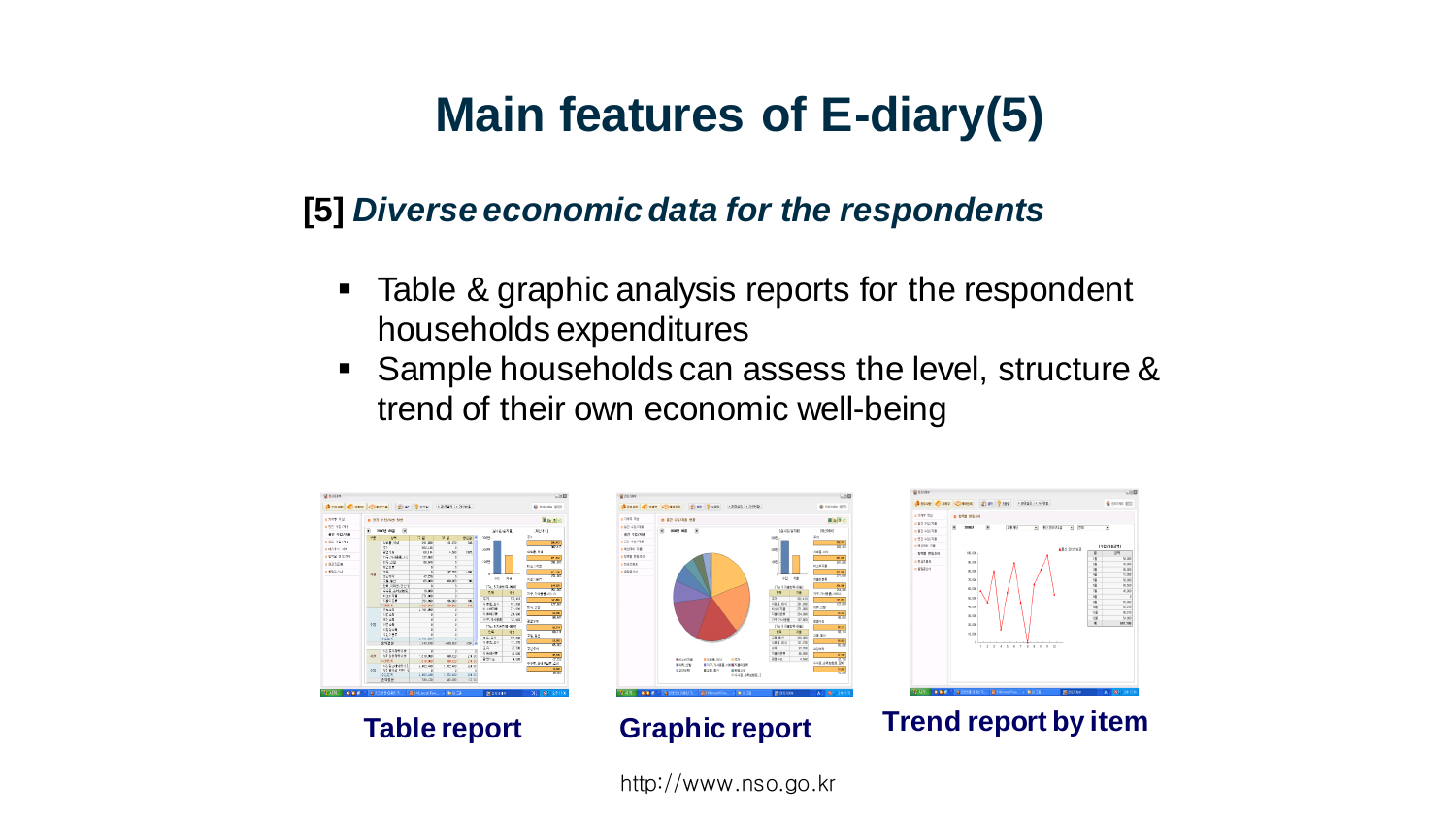## **Main features of E-diary(6)**

#### **[6]** *Online & mobile contact point*

- Mobile message service & online notice board
- Respondents & enumerators are able to contact each other freely





Mobile message service Notice & message board